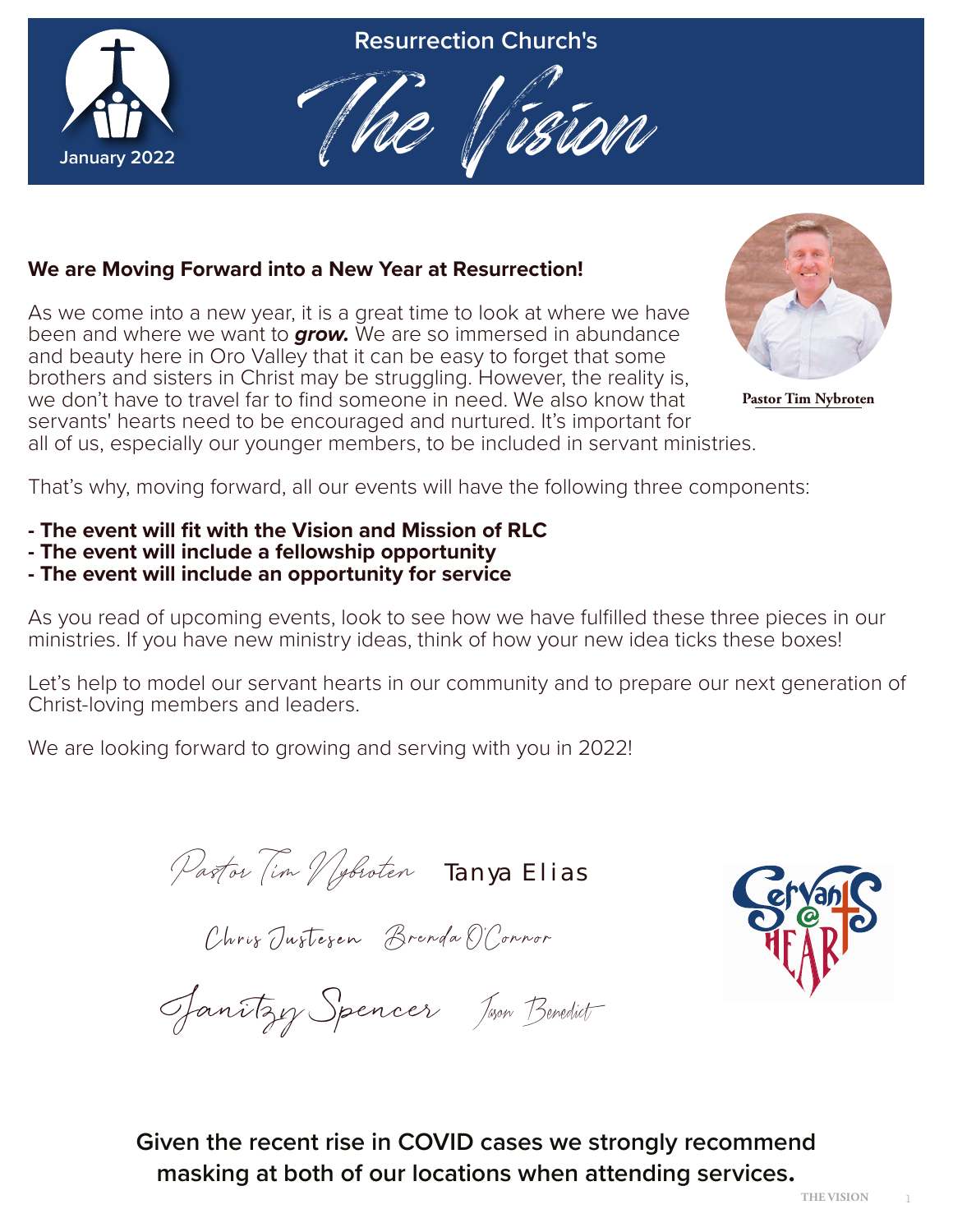

*"For this reason I bow my knees before the Father, from whom every family in heaven and on earth takes its name. I pray that, according to the riches of his glory, he may grant that you may be strengthened in your inner being with power through his Spirit, and that Christ may dwell in your hearts through faith, as you are being rooted and grounded in love. I pray that* 

**Pastor Jackie Bloom**

*you may have the power to comprehend, with all the saints, with is the breadth and length and height and depth, and to know the love of Christ that surpasses knowledge, so that you may be filled with all the fullness of God. Now to him who by the power at work within us is able to accomplish abundantly far more than all we can ask or imagine, to him be glory in the church and in Christ Jesus to all generations, forever and ever. Amen." Ephesians 3:14-31*

Do you remember ever happening upon your mother or father while they were at prayer? You may have become aware of a quiet gentleness of expression, or even tears. It was as if you had entered a hidden, sacred space.

Reading *Ephesians 3:14-21* is somewhat like coming upon Paul while he is at prayer. He reveals to us his deep love of Christ and his concern for the church. His own personal struggle is also reflected in his prayer.

In the prayer, Paul places himself before the Father. The intimate tone of the passage tells us something of Paul's relationship with God; it was as a son to his father. Paul's prayer is a prayer for oneness with Christ. Then, as now, what was occurring in the larger world was also taking place in individuals. As they struggled with the chaos that existed in themselves, they wrestled with the questions, "Who am I? Am I a broken person in a broken world? Where is hope?"

Paul knew hope. He discovered that the "fullness of God" in Christ was what gave his life meaning. That is why he prays so fervently that we would grow strong in, with, and through Christ. Paul closes his prayer with praise to God for the transforming power that is his gift to all who believe in Jesus. It is through this energizing Spirit of love that Jesus unites his followers and brings to fulfillment his presence in his body, the church.

## *"Be still and know that I am God."*

It happens so fast it makes your head spin, or it develops in agonizing slow motion over time …and then there you are, wondering what comes next and not sure if you can handle it. In the midst of uncertainty, anxiety, and despair, the lifeline of prayer connects you to the heart of God and to the infinite possibilities that await. Possibilities such as comfort, peace of mind, assurance, grace, mercy, joy, goodness, faithfulness, and confidence.

In the book of Luke, Jesus teaches his disciples about the power of prayer. *Then Jesus told his*  disciples a parable to show them they should always pray and not give up. Luke 18:1. That's because prayer changes things. It changes us, our attitudes, our perspective, and it changes our focus. When we pray, we can be certain that God hears us because God knows our name, our voice, and our situation.

Our congregation is a praying group of believers. We value prayer. We engage in prayer. We depend on prayer. In the coming months, our shared commitment to prayer will be enhanced by a new, dedicated space for personal and small group prayer. It is envisioned to be a place for reflection, contemplation, and for conversations with God our Father. It will be a place to encourage prayer and to strengthen faith. Watch for more details in this newsletter as the plans take shape. Please look forward to using the prayer space as a quiet refuge no matter your age or circumstance. As *Psalm 46:10* reminds us, *"Be still and know that I am God."*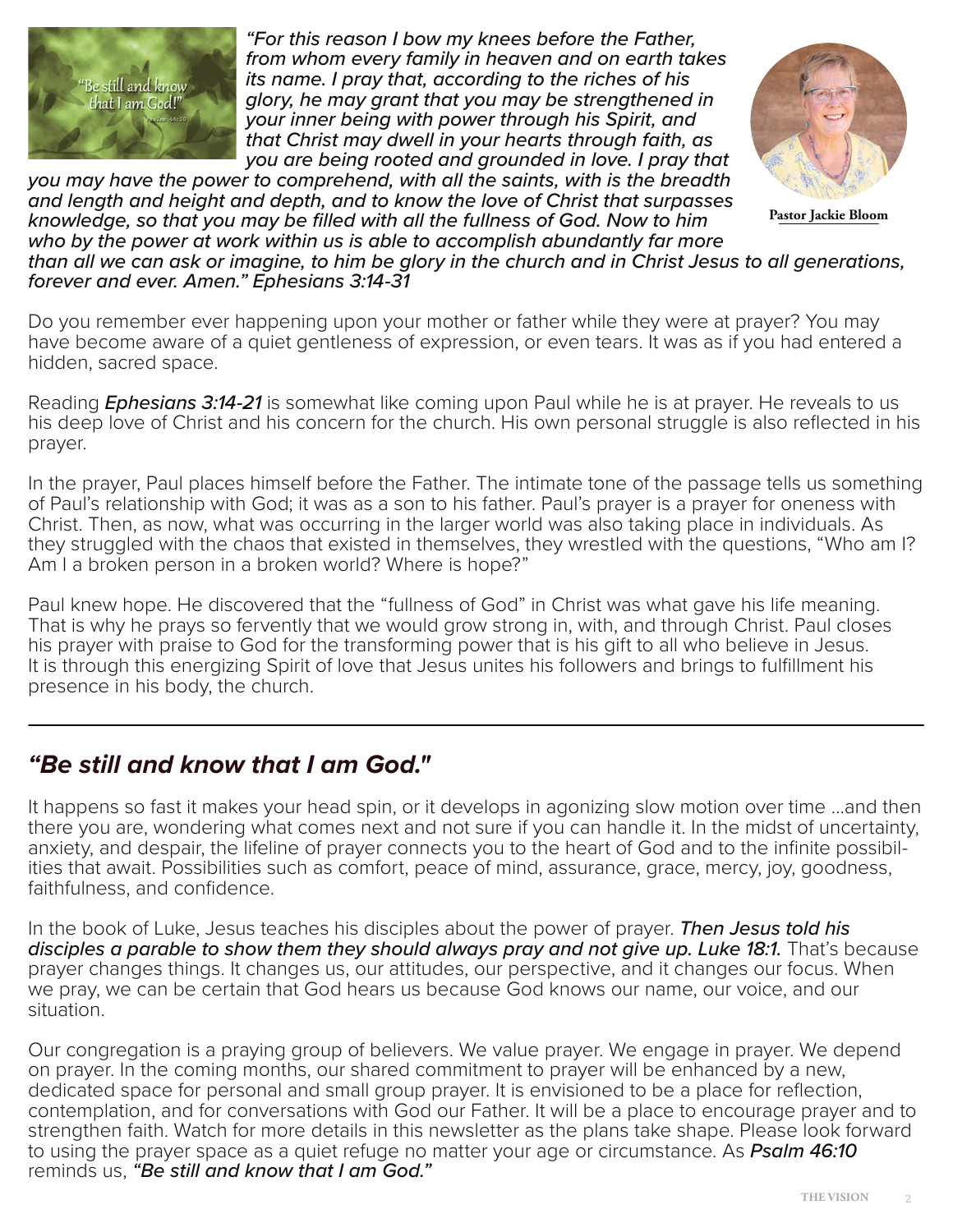## Annual Meeting Elections

## **Council – 3 Year Term**

Lorene Faulkner Mary Joviak J.T. Wagoner

## **Treasurer – 2 Year Term**

Chuck Roehrick

## **Synod Assembly**

Jim & Sandy Seppala Al & Patrice Toensing

### **Nominating Committee**

Kim Becker Diane Foster Rob Hartmann Curtis Prickett Patti Thompson

## **The Executive Council for 2022 is:**

Lorene Faulkner - President Ron Thames - Vice President Chuck Roehrick - Treasurer Melanie Franz - Secretary

## **Council at Large:**

Tim Bauer Mary Joviak Bill Smith Stephanie Thompson JT Wagoner

## **Profile: Charles Riddell**

Music is a vital part of worship in the life of the church, and Resurrection is blessed to have excellent leadership in its music ministries. Charles Riddell, Choir Director at our SaddleBrooke



congregation, is one reason music in worship services gains such high-quality marks. Charles is about to transition to another adventure in his life. It's called retirement.

Born in Alexandria, Virginia, Charles is a graduate of San Jose State with a major in music. After a brief teaching career in Australia, Charles was employed by United Air Lines, a relationship that lasted more than 30 years. Not to leave his love of music behind, he was able to maintain that passion by directing church choirs in a part-time capacity. In 2009, Charles began four years as Choir Director at the Community Church in SaddleBrooke, and then in 2014, he began his direction of the Resurrection at SaddleBrooke choir. His final Sunday direction will occur Sunday, January 9. Special recognition for his seven years of excellent leadership will be January 9 during and following the morning worship service. Asked about his plans for the future, Charles said he will spend time going through his 10,000 record albums, putting them into a digital format, and then formulating a way to share them with friends and neighbors.

"Serving as Choir Director at Resurrection at SaddleBrooke is the best experience of ministry I have ever had, " Charles remarked. "It's the people who have made it that way." Pastor Roger Pierce, Coordinating Pastor for the SaddleBrooke congregation, commented: "My relationship with Charles as Choir and Music Director goes back almost fifteen years, and he is one of the most talented and dedicated Christian leaders I have ever met. Charles is really going to be missed. We wish Charles well in his future endeavors and express our genuine gratitude for his remarkable leadership."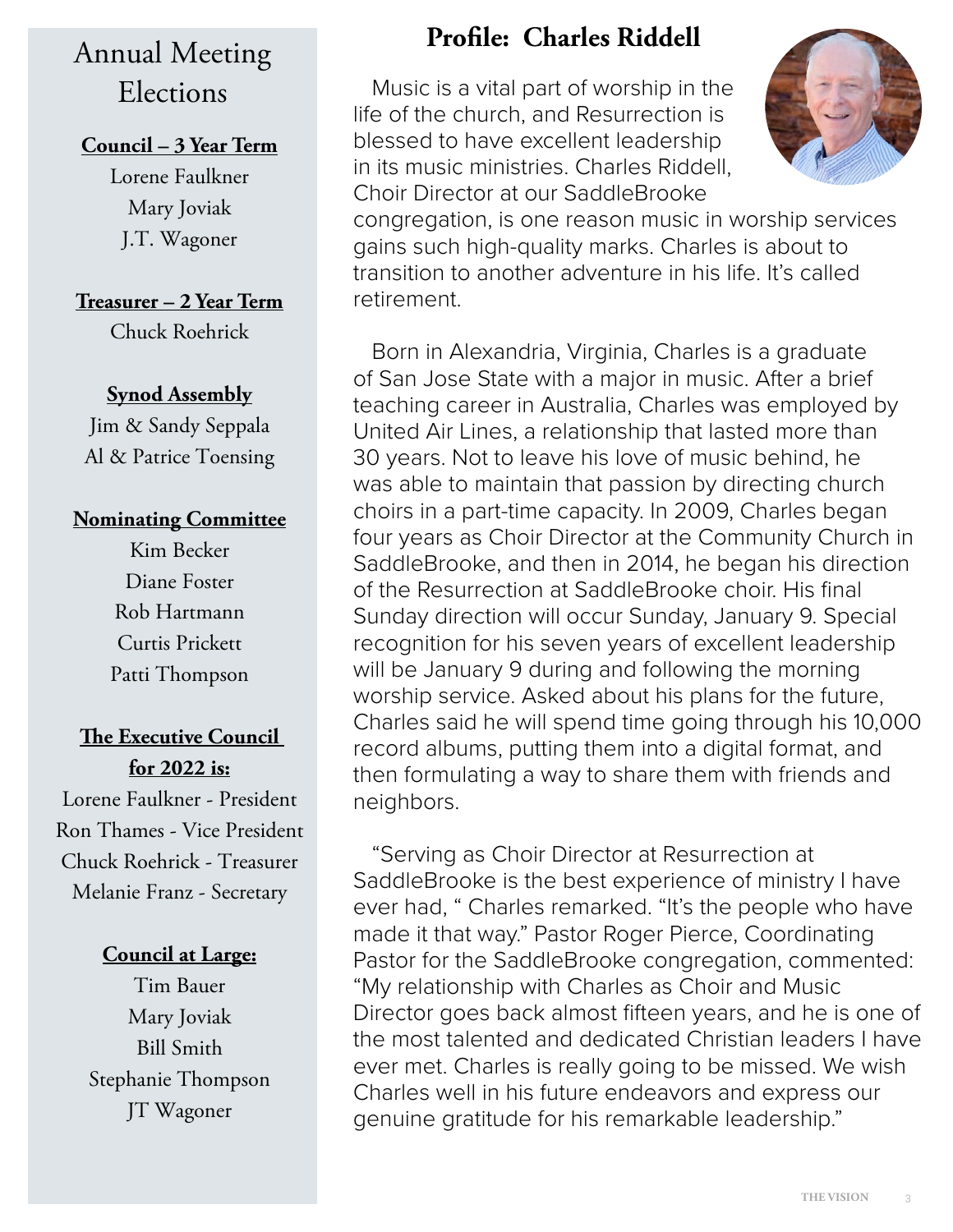Resurrection Lutheran Church<br>
OU MANUANU<br>
SB: SaddleBrooke Location<br>
SB: SaddleBrooke Location<br>
Pates & times are subject to change<br>
EVENTS **OV:** Oro Valley Location **SB:** SaddleBrooke Location *\*Dates & times are subject to change*

| (New Years Day)<br>No Worship<br>Service<br><b>SATURDAY</b> | SATURDAY      | OV: 5PM Healing Services<br>$^{\circ}$<br>Men's Breakfast<br>P.O.W.W.O.W<br>Canceled<br>8 - 11 AM<br>Worship                                                           | 15<br>Desert Wanderers<br>Worship<br>OV<br><b>BAM</b>                                                                                                               | 22<br>Men's Bible Study<br>8 - 9 AM<br>Worship<br>OV - Holden Service<br>Ben's Bells Event<br>9:30 - 11:30 AM   | 29<br>Worship<br>OV                                                         |                                                                                                                        |
|-------------------------------------------------------------|---------------|------------------------------------------------------------------------------------------------------------------------------------------------------------------------|---------------------------------------------------------------------------------------------------------------------------------------------------------------------|-----------------------------------------------------------------------------------------------------------------|-----------------------------------------------------------------------------|------------------------------------------------------------------------------------------------------------------------|
|                                                             | FRIDAY        | $\overline{\phantom{0}}$<br>Quilting Bee<br>10 AM-2 PM                                                                                                                 | 14                                                                                                                                                                  | $\overline{21}$<br>Quilting Bee<br>10 AM-2 PM                                                                   | 28                                                                          |                                                                                                                        |
|                                                             | THURSDAY      | $\circ$<br><b>Matching Dragons</b><br>Prayer Group #5<br>Undecorate Church<br>10 AM-12 PM<br>Chancel Choir<br>7 PM<br>Art By Heart<br>1-3 PM<br>$1-4$ PM<br>Μq         | 13<br>Matching Dragons<br>Prayer Group #1<br>10 AM<br>Chancel Choir<br>Art By Heart                                                                                 | 20<br>Matching Dragons<br>Chancel Choir<br>Art By Heart                                                         | 27<br>Matching Dragons<br>Chancel Choir<br>Art By Heart                     |                                                                                                                        |
|                                                             | WEDNESDAY     | $\sqrt{ }$<br>Prayer Group #3<br>10:45 AM<br>Call Committee<br>6:30 - 8 PM<br>Wood Working<br>1-3 PM<br>Knitting Group<br>1:30-3 PM<br>Sisters in Christ<br>9-10:30 AM | 12<br>11:30 AM - 1:30 PM<br>Social Ministry<br><b>Wood Working</b><br>Knitting Group<br>Spirit Singers<br>Spirit Singers<br>7 PM<br>Prime Time<br>Sisters in Christ | 19<br>Sisters in Christ<br>PMD Alliance<br>10:30 AM - 12 PM<br>Wood Working<br>Knitting Group<br>Spirit Singers | 26<br>Sisters in Christ<br>Knitting Group<br>Wood Working<br>Spirit Singers |                                                                                                                        |
|                                                             | TUESDAY       | $\overline{\mathcal{F}}$<br>rayer Group #4<br>11 AM - 1 PM<br>Staff Meeting<br>9 AM - 10 AM<br>ᅹ                                                                       | $\Box$<br>Prayer Group #4<br>Card Writing<br>9-10 AM<br>Staff Meeting                                                                                               | $18\,$<br>Staff Meeting<br><b>Blood Drive</b><br>7:30 AM-1 PM                                                   | 25<br>Staff Meeting<br>Bible Study<br>10-11:30 AM                           |                                                                                                                        |
|                                                             | <b>MONDAY</b> | 3<br>Office Closed                                                                                                                                                     | 10<br>Committee<br>1-3:30 PM<br>Banner                                                                                                                              | Desert Wanderers Church Council<br>8 AM<br>17<br>Office Closed<br>(MLK Day)                                     | 24                                                                          |                                                                                                                        |
|                                                             | <b>SUNDAY</b> | $\mathcal{L}$<br>OV: 9:15 AM<br>SB: No Service<br>Worship<br>Service                                                                                                   | $\circ$<br><b>Worship Services<br/>OV: 7:45, 9:15,&amp;<br/>10:45 AM</b><br>BLAST & SPARK<br>SB: 9:00 AM<br>8 AM-12 PM<br><b>VdC</b> Table                          | $\overline{16}$<br><b>BLAST &amp; SPARK</b><br>Worship<br>Services<br>OV & SB                                   | 23<br>BLAST & SPARK<br>Worship<br>Services<br>OV & SB                       | $\overline{\mathcal{E}}$<br>New Member Class<br>BLAST & SPARK<br>$12 - 2 P M$<br><b>Worship</b><br>Services<br>OV & SB |
|                                                             |               |                                                                                                                                                                        |                                                                                                                                                                     |                                                                                                                 |                                                                             | <b>THE VISION</b>                                                                                                      |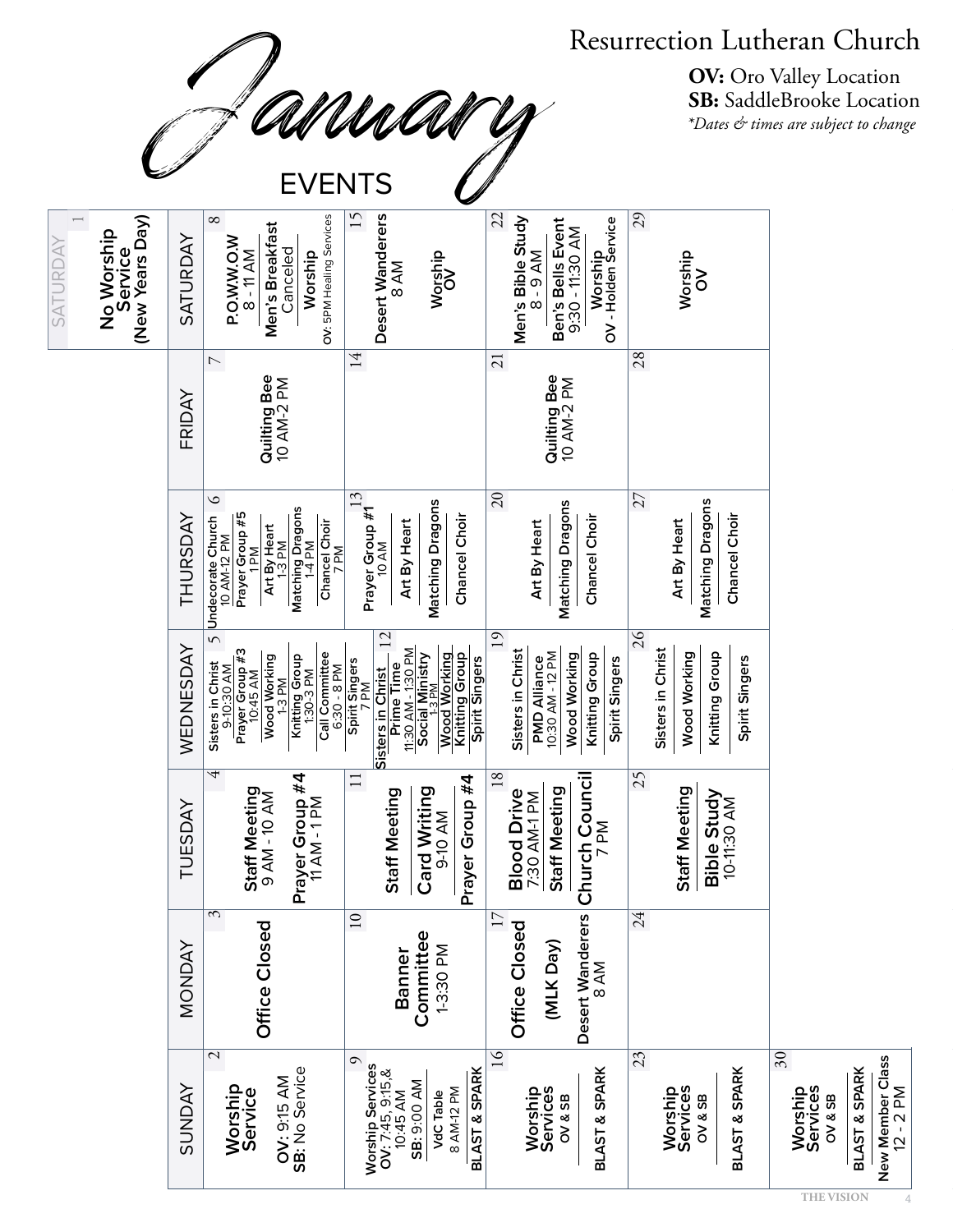Youth El Family

## **January Fellowship/Service Event**

Please join us on Saturday, <u>January 22 from 9:30 AM to 11:30 AM</u> in the gym in our Outreach Building to create Ben's Bells Kindness coins



*Children and Youth Christmas Program*

through the Ben's Bells organization. If you would like to attend this event, please email Brenda O'Connor, <u>[boconnor2222@yahoo.com](mailto:boconnor2222%40yahoo.com?subject=)</u>, with the number of people in your party. Thank you! If you have questions, you can reach

## **What is Ben's Bells? Here is the founder's story:**

In 2002, Jeannette Mare's life changed forever when her son, Ben, died suddenly just before his third birthday. In the months following his death, Jeannette and her friends and family began making ceramic wind chimes – the first Ben's Bells in her backyard studio. Being surrounded by supportive people and working with clay toward a common goal was therapeutic for her family and their healing. During this time, Jeannette learned how a small act of kindness could make such a difference in a person's life, no matter their background. She wanted to find a way to teach others about the impact of intentional acts of kindness, and so the idea for the bell came to life. Jeannette and her friends made four hundred Bells and distributed them in the Tucson community on the first anniversary of Ben's death. Through these Bells, she had found a way to pay forward the kindness that had been shown to her.

This started a powerful ripple effect. People who found the Bells shared their own stories of grief and healing hope. The local newspaper printed the story on the front page. School groups, businesses, and individuals started calling to see how they could get involved, and soon, thousands of Tucsonans were helping to craft Ben's Bells.

Since 2003, Ben's Bells has been operating as a nonprofit, growing kindness education programs and continuing to distribute thousands of Ben's Bells every year. The Bells are a symbol of kindness and its power to heal. These simple wind chimes touch people's lives and create kinder communities.

### **What will we do at this event?**

We will receive a to–go box from the Ben's Bells Studio that includes a packet of kindness education activities, as well as materials and instructions for painting Ben's Bells Kindness Coins. Kindness Coins are handmade by volunteers in studios or at an off-site location (this is what we are doing). Kindness coins are an important tool for practicing kindness. Each one comes with a tag stating "This is a Ben's Bells Kindness Coin. Thank you for sharing your kindness. Pass it on." Givers are encouraged to recognize kind acts around them and present a Kindness Coin to those who demonstrate kindness. That person is then encouraged to pass it on to another person, and so on, and so on. Research shows that recognizing kindness in others increases a person's happiness and satisfaction. Kindness Coins are a great way to acknowledge the kindness around us and practice our kindness skills!

## **"Stuff the Stockings" Results**

Thank you RLC for your generous contributions to GAP Ministries! We were able to deliver 38 no-sew tie blankets, \$495.00 in \$5.00 & \$10.00 gift cards, lots of candy, chips, make-up, playing cards, books, stockings, hygiene items, etc…. Because of you, the children and teens in the GAP program will receive gifts this Christmas! Thanks be to God for our blessings that we can share with others.

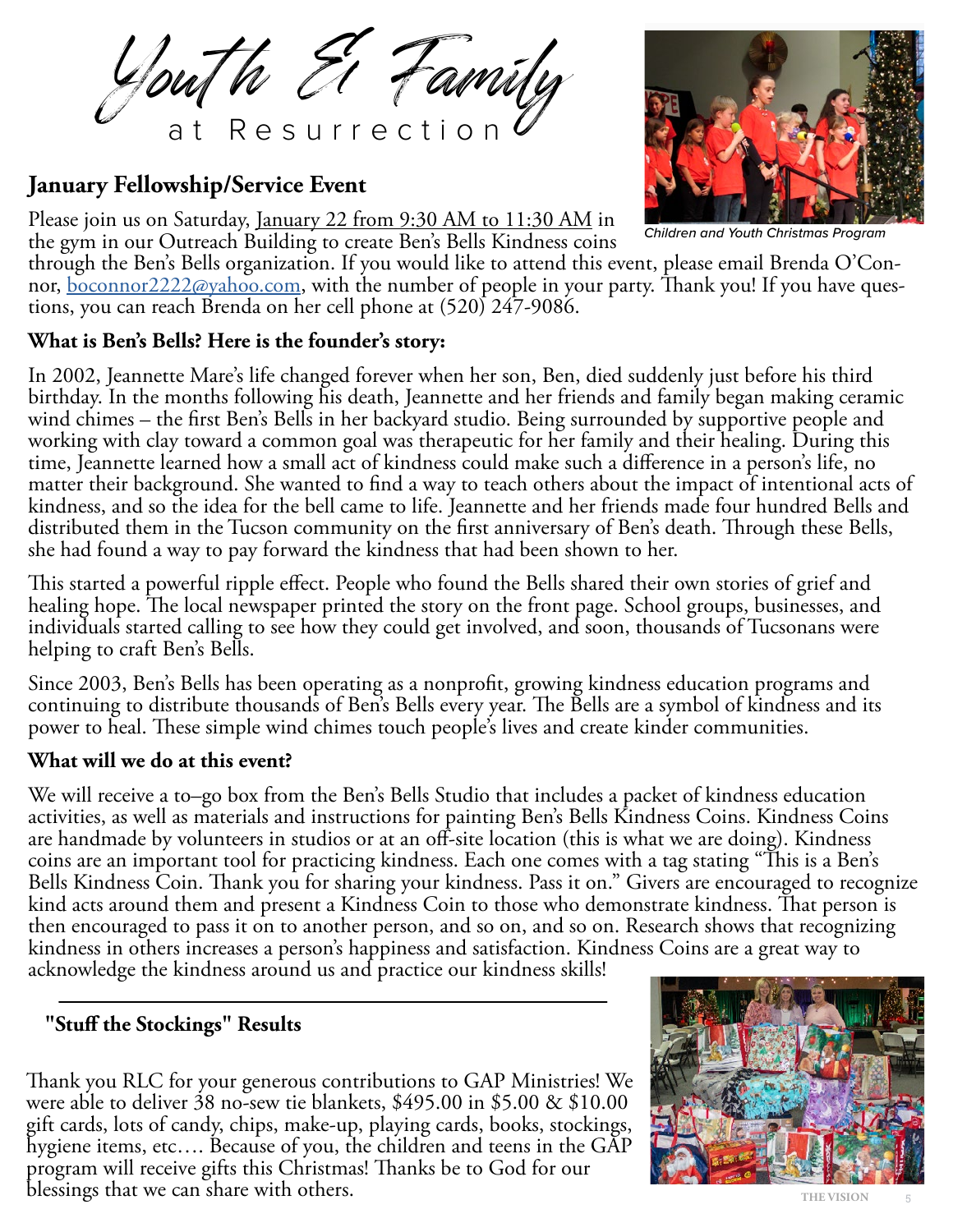Ministries

at Resurrection

## 2022 Flower Chart

now available in the church office. \$20 per altar arrangement.

Undecorating the Church

**Thursday, January 6 10:00 AM in the OV Sanctuary** 

Please join us and help us undecorate the Church!

Men's Breakfast

**Paused until further notice.**

## P.O.W.W.O.W.

**Saturday, January 8 8:00 AM - 11:00 AM in the Outreach Center**

> \$12 cash for 70 pounds produce.

## Ladies Luncheon **Friday, January 14 1:00 PM Ranch House Grill & Brewery**

Whether dining in our exquisite dinning room or enjoying the breathtaking panoramic views of our patio the Ranch House Kitchen takes a home style approach with our menu items. Our dinner item specialties reflect our seasonal approach to availability and freshness. Our brewery and tap selections are all from small breweries in Arizona that reflect the small batch method of brewing beer. Our two rotating handles reflect our brewers choice of beer that he create or a local favorite he has found. RSVP with Jacque or Lyn by **January 10.** 

Location: 31143 S Amenity Dr, Oracle, AZ 85623

Each person will order from the menu and pay individually.

> Any questions, phone Jacque Thames (520)982-5501 or Lyn Pariseau (651)775-2929

# **Blood Drive**

**Tuesday, January 18 7:00 AM - 1:30 PM Katie's Quarters**

Give the gift of life this New Year! The American Red Cross will be hosting a blood drive on January 18. To register, click here.

## Just Coffee Sales

\$10 per bag. Always available after worship or in the church office. See Kristina.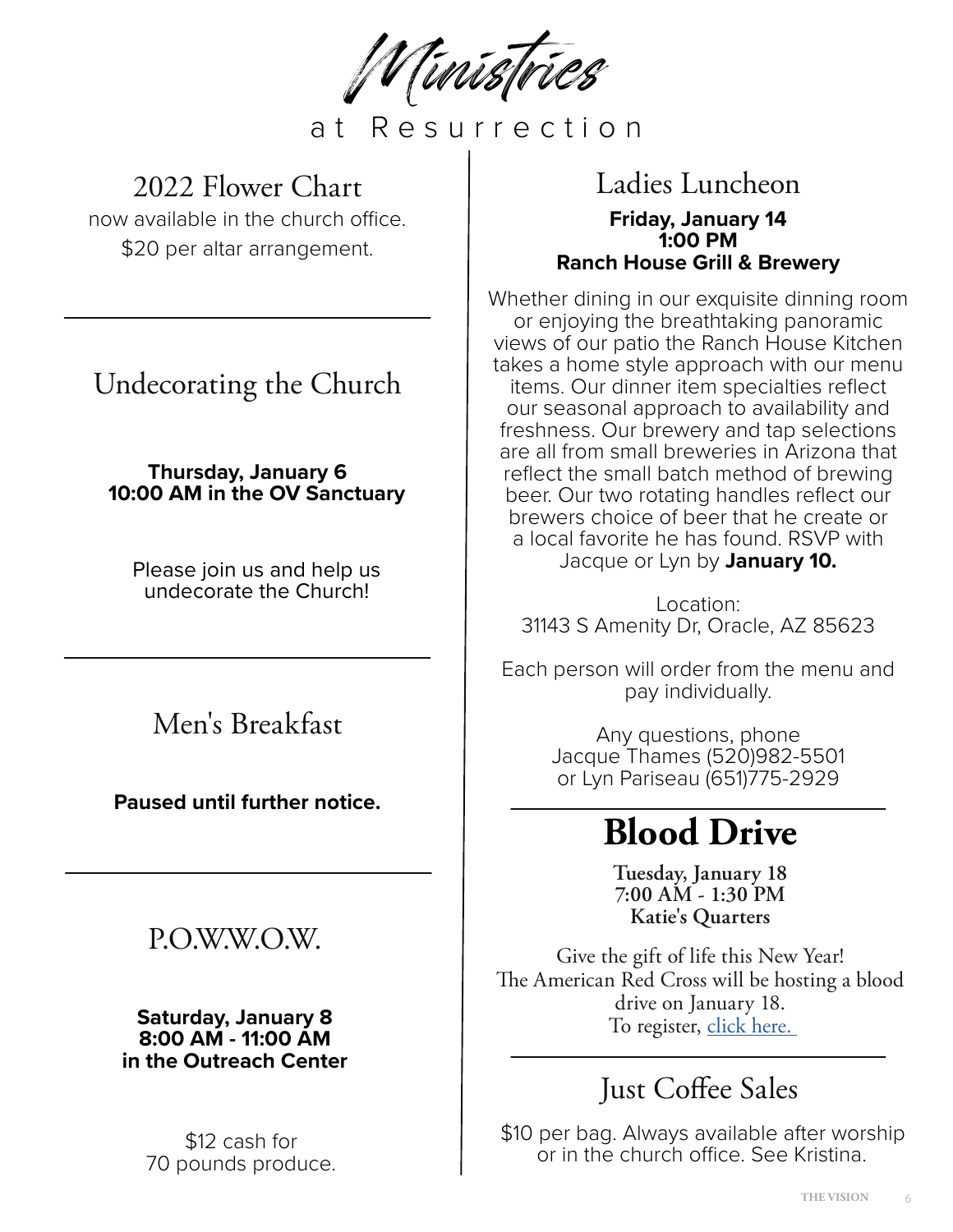



**New Life Group Opportunity** It would be fun to get a group together from Resurrection who would enjoy playing table tennis. In addition to players, we will need a venue since all the space at the Church is taken. Once we have a group and a venue, we will need tables. If interested, please call Mary Pacholczyk at 520-297-6760, Happy New Year in Christ! He has made all things new.

The Life Group Appreciation dinner was held on December 1, with approximately 75 people participating. It was a fun evening with a lot of raffle prize winners and joyful conversation. Participants responded to a written survey which reflected that most life group participants are enjoying their groups and feel that participation is deepening their relationships with others and their Christian walk.

Most groups are taking a break (of varying lengths) until the first of the Year. Officially, the Christmas break will be over on **January 8,** and groups will be back meeting on their regular schedules. In a couple of instances, Sermon Discussion Group hosts/leaders are unable to continue, but their groups remain intact. We are looking for leader replacements for them, as well as for the people who are currently on a waiting list. If you think God is calling you to facilitate a group, please let us know of your intention. Encouragement and training are available.

As always, members of the life group leadership team are available before, after, and between the services on Sunday near the Life Group Kiosk. We want to answer your questions, possibly sign you up for a group, or even be a group leader. We are starting the New Year on "full steam ahead!"

## Life Group's Library - located in Luther's Lair

### **Interested in study options for January and beyond?**

The library has stacks of studies for you or your group to choose from. or leave a message.

There are topic studies: *Cultivating the Fruit of the Spirit The Armor of God The Parables of the Kingdom Sermon on the Mount*

Christian Living studies: *When the Game is Over, It All Goes Back in the Box Better Decisions, Fewer Regrets If You Want to Walk on Water, You Got to Get Out of the Boat Navigating Your Change Mazes: Increase Your Reliance on God As Your Guide*

Relationship studies: *Crazy Love Marriage Built to Last The Five Love Languages of Children The Love Dare for Parents* 

Bible studies: *John 24 Hours That Changed The World Prophets and Kings Better: A Study of Hebrews He Chose the Nails: What God Did to Win Your Heart*

## Desert Wanderers

## **Saturday, January 15**

Sweetwater Preserve, departing RLC at 8 a.m.

The trailhead is at 4001 N. Tortolita Road, one mile off El Camino del Cerro. The 800 acre preserve is in the eastern foothills of the Tucson Mountains. There are 12 distinct trails that interconnect. We will hike 4-5 miles; trailhead elevation 2800 feet; accumulated gain ~500 feet. The trail is rocky in sections. We will stop for a snack and devotion break at a rocky viewpoint. To sign up email Elisabeth Wheeler, [hikerelisabeth@gmail.com.](mailto:hikerelisabeth%40gmail.com?subject=) Indicate if you are willing to drive or lead the devotion. Suggested driver donation is \$3.

**Monday, January 17**

Guided Walk through the Sweetwater Wetlands, departing RLC at 8 a.m.

Naturalist Doris Evans will guide us on a 1 mile flat walk through the wetlands. Sweetwater Wetlands is the best wetland birding site in Tucson. We will meet at RLC at 7:50 am to sign in and form carpools. Maps will be provided for the 26 miles round trip from RLC. Suggested driver donation is \$3. Sign up with Elisabeth Wheeler, [hikerelisabeth@gmail.com.](mailto:hikerelisabeth%40gmail.com?subject=) Indicate if you are willing to drive or lead the devotion.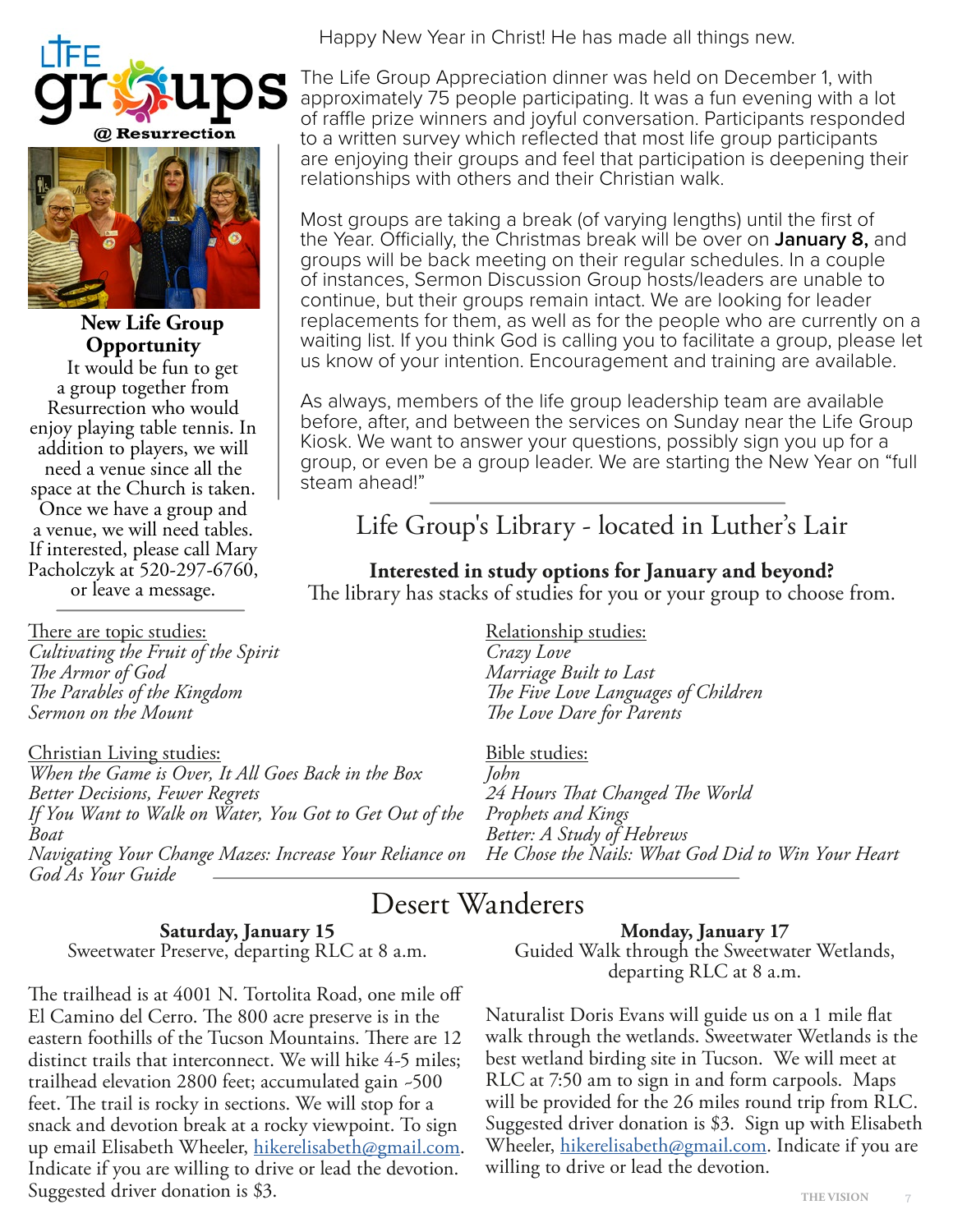## **Wednesday, January 12 11:30 AM - 1:30 PM**

A delicious lunch of lasagna with meat sauce, salad, rolls, and cheesecake with cherry topping. \$10 per person.

Kindly make reservations by [clicking here.](https://rsvp.church/r/ztKN2dJ9)



## **Upcoming New Member Class**

## **Sunday, January 30 12:00 PM**

This class gives you the opportunity to learn more about Resurrection and meet the staff.

After any of our Oro Valley services sign-up with Kristina, or Pastor Roger Pierce at SaddleBrooke. For more information please call (520)-575-9901.

## **Prime Time Amber Norgaard Band Concert at Resurrection Church**

 A rootsy, soulful, inspiring afternoon of music with Amber Norgaard (vocals, keyboard, guitar) and bandmates Doug Floyd (electric guitar), Jay Trapp (bass) and Casey Hadland (drums). They'll perform songs from Amber's new album "Roots Run Deep" as well as favorite originals and entertaining covers. This "singer/songwriter to be reckoned with" (Tucson Lifestyle) always delivers an uplifting experience of song and story; and the musicality of her bandmates is stellar.

 Hailing from an Iowa farm, Amber received her bachelor's degree in nursing and set off to do volunteer work in the Dominican Republic and Oregon. Eventually she settled in southwestern Alaska working as a nurse for a tribal health corporation 400 miles off the road system. During her immersion within the indigenous culture, Amber learned that music is a powerful source of connection, transcending language and cultural barriers. She began writing songs and<br>fully departed her nursing career in 2008 to pursue her passion in the "healing" art music. She has released seven albums; tours nationally; opened for Judy Collins, Kenny Loggins, and Michael McDonald; received accolades for her songwriting; written song commissions for organizations, film projects and fans; and speaks at universities and community events on "Music as a Healing Art and Instrument for Social Change."

# **Soul Sisters**

**Friday, January 21 11:30 AM Agave Lounge**

Ladies from both the Oro Valley and SaddleBrooke campuses are invited to enjoy a Soul Sisters lunch on Friday, January 21, 2022, in SaddleBrooke's Agave Lounge. The faith-based discussion topic this month will be "New Beginnings." Reservations are due no later than **noon on Friday, January 14th.**

SaddleBrooke ladies may sign up and drop their envelope with \$20 in the Soul Sisters basket at church. Please write your name and whether you have food allergies on the envelope.

Oro Valley ladies may either leave an envelope containing your name, \$20, and whether or not you have a food allergy with the main church office. Oro Valley ladies may also send their money to Sue Westby at 438 West Spearhead in Oro Valley or call her at (520) 730-6604.

> We look forward to welcoming ladies to the January Soul Sisters Luncheon.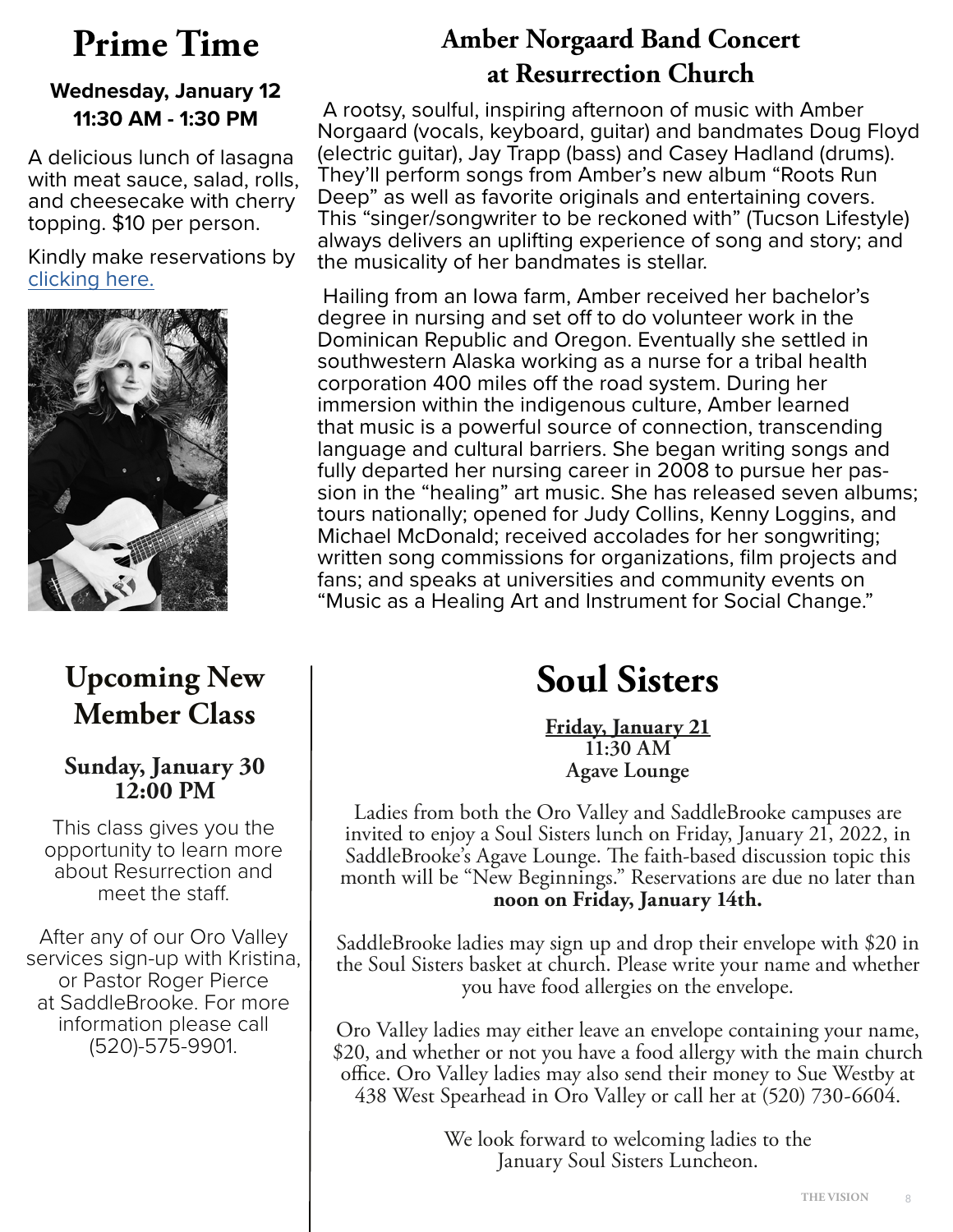## **Book Study**

## **Tuesdays Beginning January 18 - March 8, 2022 at 10:00 AM - 11:30 AM in the Oro Valley Sanctuary - Facilitator: Jeff Kraus**

*If God Is Love, Don't Be a Jerk: Finding a Faith That Makes Us Better Humans* by John Pavlovitz (2021)

### **Thou Shalt Not Be Horrible.**

Imagine for a moment what the world might look like if we as people of faith, morality, and conscience actually aspired to this mantra. What if we were fully burdened to create a world that was more loving and equitable than when we arrived?

What if we invited one another to share in wide-open, fearless, spiritual communities truly marked by compassion and interdependence? What if we daily challenged ourselves to live a faith that simply made us better humans?

John Pavlovitz explores how we can embody this kinder kind of spirituality where we humbly examine our belief system to understand how it might compel us to act in less-than-loving ways toward others. Join us Tuesdays in the Sanctuary starting January 18 through March 8, 2022, from 10:00 – 11:30 am. Jeff Kraus will facilitate what promises to be lively discussions. All are welcome! The book is available at Amazon and other sites.

## **25th Anniversary of Southern Arizona Lutheran Via de Cristo (VdC)**

This year marks the 25th Silver Anniversary of Southern Arizona Lutheran Via de Cristo (VdC). The Secretariat of VdC is planning a Grand Ultreya (Reunion) to celebrate this milestone on January 30, 2022, at our Annual Meeting. This will be held at Streams in the Desert Lutheran Church, 5360 E. Pima, Tucson Arizona.

The purpose of this communication is to inform you that VdC will be having three (3) fundraisers associated with this 25th-anniversary celebration. The Secretariat of VdC has approved these three separate fundraisers in the form of raffles. They are as follows:

1. A queen-size quilt is being made by Leslie McCourt, a VdC alumni, that will display the Bible verses for each weekend held over the last 25 years. The estimated value of the quilt is more than \$500.

2. 25 silver coins donated by a VdC alumni that are 1 troy ounce each made of .999% silver. The value of these silver coins is based on the spot market value of silver - at today's market price about \$560.00.

3. A guitar handcrafted by Doug Hamp, a VdC alumni, valued at \$3500 - \$4,000.

The VdC Spiritual Director, Pastor Tom Dunham at Streams in the Desert Church, has a similar guitar from Mr. Hamp, and based on Pastor Tom's opinion it is a great musical instrument.

- Tickets for the silver coins raffle will be \$5 each or 5 tickets for \$20
- Tickets for the quilt raffle will be \$1 each or 6 tickets for \$5
- Tickets for the guitar raffle will be \$10 each or 3 tickets for \$25

Proceeds from the fundraiser will be deposited in the Southern Arizona Lutheran Via de Cristo bank account and used for future VdC (Adult) and Tirosh (Teens) weekend expenses. These weekends are at no cost to the participants, consequently, the proceeds are important to the future of VdC. Drawings for the raffle will be held on January 30, 2022, at Streams in the Desert Lutheran Church, 5360 E. Pima, Tucson Arizona.

Please prayerfully consider supporting these fundraisers. If you would like to purchase tickets for each of these raffles, please contact RLC member Tim L. Bauer via phone (720-560-5980) or email ([Tbauer1736@](mailto:Tbauer1736%40gmail.com?subject=) [gmail.com](mailto:Tbauer1736%40gmail.com?subject=)). He will be available after worship services at the Oro Valley campus on Sundays starting next week as well as future Sundays to give you and any of your friends an opportunity to purchase raffle tickets.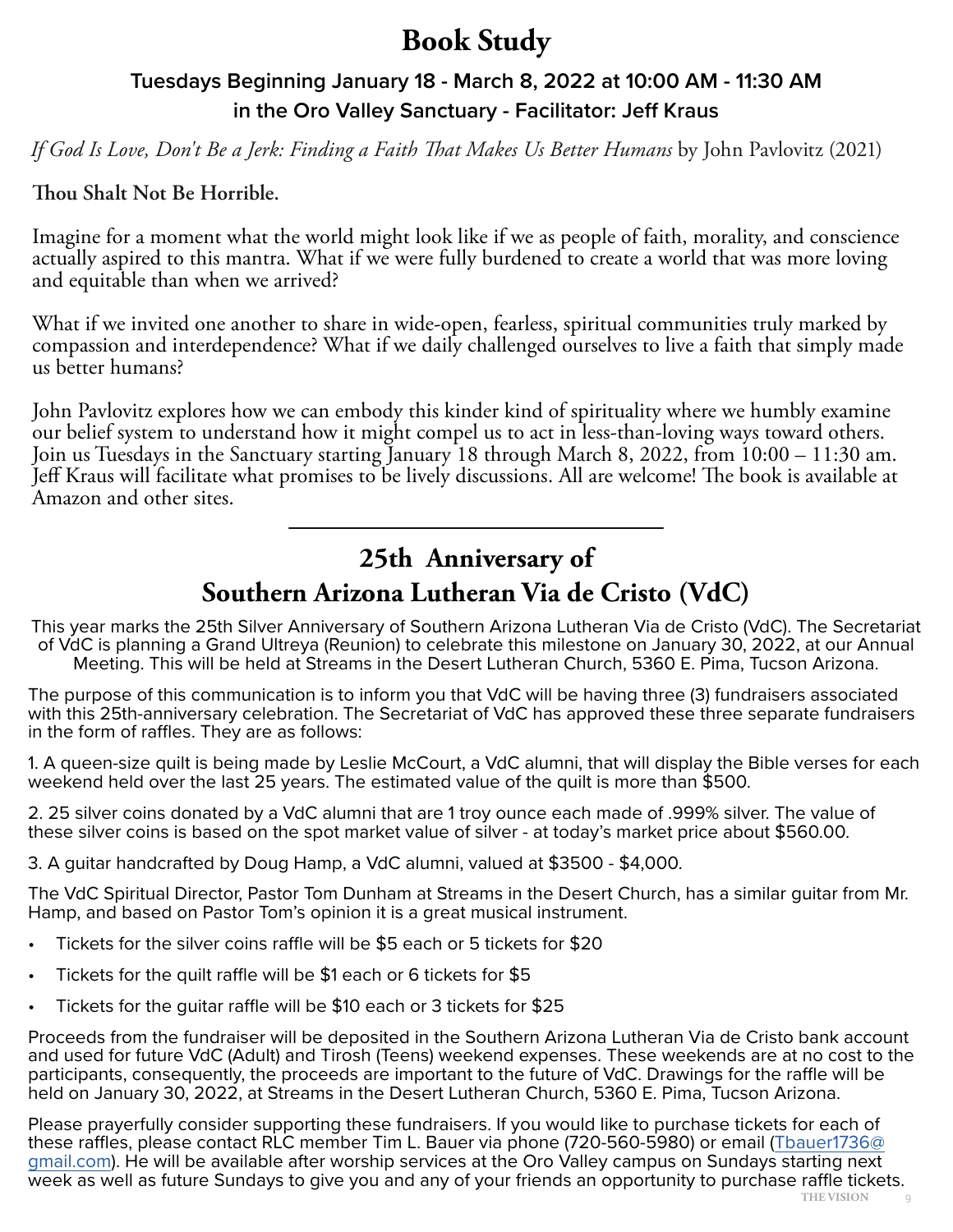## **Refugee Ministry Team**

The RLC Refugee Ministry Team continues to meet and discern how best we can support our new friends as we look for ways to reach out in service to new refugees arriving in Tucson. The Team recently reflected on the joy we've all felt over these past several years and how much we've learned. We would like to share insights from three of our team members with you through the questions we pondered, with an open invitation for you to join our team. You will be blessed beyond measure, and you will have new friends for life!

### *Question 1: What led you to volunteer to serve on the RLC Refugee Ministry Team? Interestingly, all three respondents cited a different Biblical verse:*

**Pam Batten:** One of my spiritual gifts is hospitality, which motivated me to volunteer to serve on the Refugee Ministry Team. I enjoy hosting, making strangers feel comfortable and welcome. Likewise, making strang- ers feel welcome and comfortable in my community and my country is rewarding; I want them to experience that love through me. I love my Lord and want the stranger to feel the power of that love through their association with me.

**Jeff Kraus:** I have always had a heart for service. I volunteer because my faith instructs me to "love the stranger in our midst" (Psalm 146:9 and Hebrews 13:2). Christians are called to live out their beliefs, especially when it is challenging and uncomfortable. Jeff's wife, Martha, added: I look at what God said in Micah 6:8b, "And what does the Lord require of you? To act justly and to love mercy and to walk humbly with your God."

**Laura Lentner**: The more I read and study the Bible, the more it becomes abundantly clear to me that God mandates us to care for all of God's creation and the people God has made in God's own image. We are clearly told that to do the will of God is to help the widow, orphan, and stranger and extend hospitality to all. Hebrews 13:2 and Romans 12:13 are just a few scriptures that have caught my attention and convinced me.

### *Question 2: What surprised you most about serving on the Refugee Ministry Team:*

**Pam:** I didn't realize the extent of friendships that would blossom…refugees would become friends, but also close bonds of friendships with other refugee team members have emerged.

**Jeff:** I was surprised to learn the vigorous vetting process that refugees must endure, and how it can take many years of living in refugee camps before they legally qualify for resettlement in host countries. I was also surprised and encouraged by the generous response of congregation members to participate in this ministry either in person or with financial support.

**Laura:** The gracious and welcoming nature of the refugees we have come in contact with. Hospitality is a core value of Middle Eastern communities and every time we see them, whether to deliver food or take them to an appointment or just to visit, they always want us to come in, share a cup of tea and a treat; to refuse their hospitality would be rude.

### *Question 3: What has been the biggest challenge working with families from cultures different from your own?*

**Pam:** I believe a challenge working with refugees from cultures different from ours is the perception that many have of "refugees" and perceptions of their specific culture. I recently viewed a Ted Talk by Ngozi Adi- che entitled "The Danger of a Single Story." Refugees do not have a "single story." Do we mistakenly label them "poor, traumatized, uneducated, victims, incapable?" I remember the first time I met Grace and she asked me, "What do you think of refugees?" So a refu- gee wonders how they are perceived by us. Later, thinking of transportation for Grace, my thoughts were that Grace needed a bicycle. What Grace needed was a car and what Grace proved was that she was very capable of getting a driver's license and owning a car.

**Jeff:** Most challenging are refugees who arrive without English speaking skills. LSS-SW assists with translators and ESL classes, but often Pantomime and Google Translator are our only tools for communication. It is encouraging that most refugees realize the need and benefit to learning English as soon as possible, and rarely resist ESL classes.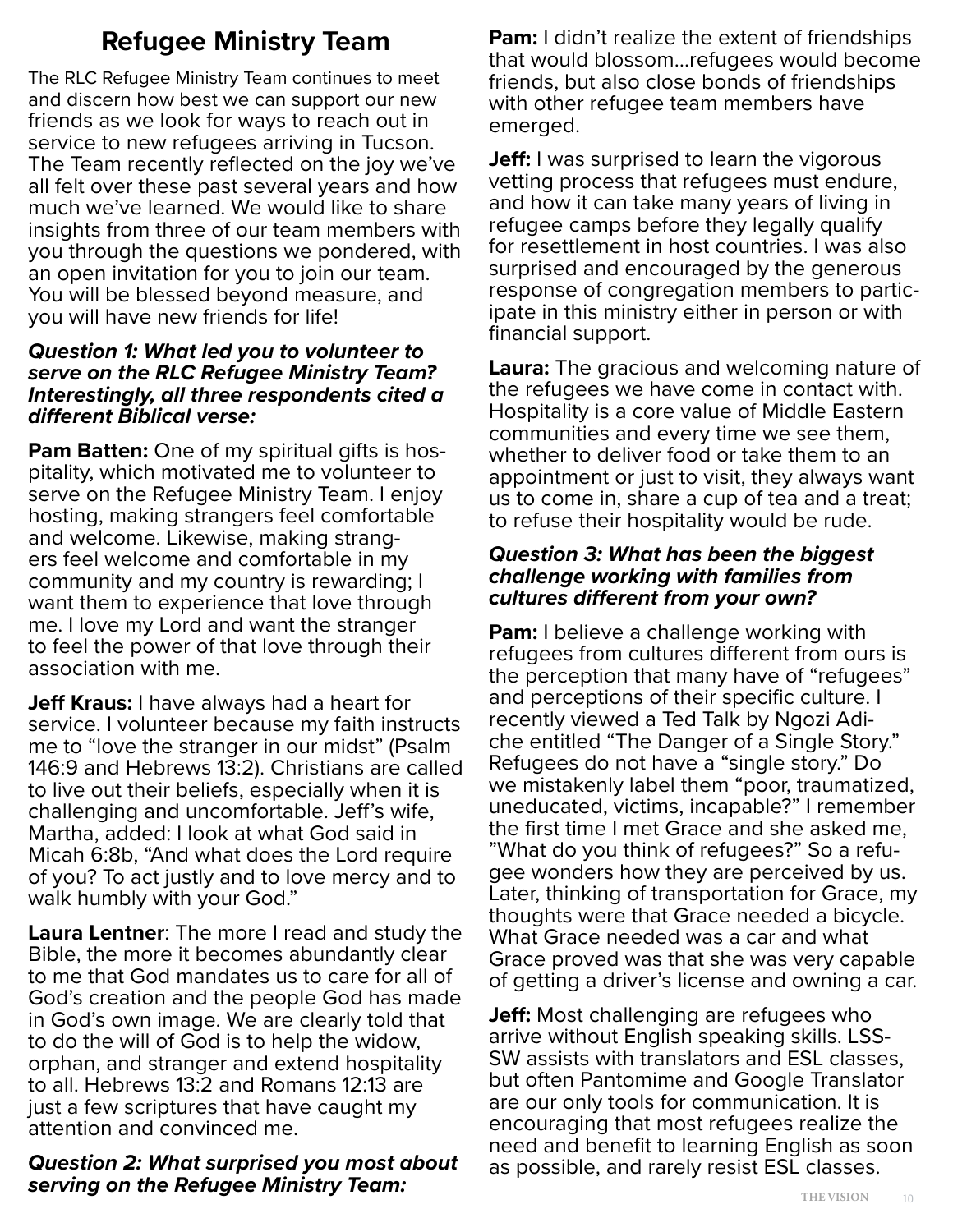**Laura:** I echo what Jeff said, language difficulties. Another huge challenge is that our refugees have so little and I have so much, so I struggle that my help may be seen as condescending or disrespectful.

### *Question 4: What are one or two things that you find most universal about the human spirit?*

**Pam:** What our culture, whatever our circumstances, whatever our ethnicity, we all need to be loved and we all need to feel safe.

**Jeff:** Refugees have an amazing capacity for resilience and hard work. All the refugees I have encountered have endured much challenge and hardship, yet they embrace their opportunity here in the US with tenacity and a willingness to work and become self-sufficient as soon as possible. Also, there is a joy about them that warms my heart!

**Laura:** The desire to be treated with respect, to be free to worship, learn and work to better themselves. The love of family is universal.

### *Question 5: What is one thing you've learned about working with refugees that has impacted your life the most?*

**Pam:** Supporting refugees works both ways! Refugees will enhance your life! Working with Grace, especially throughout the pandemic, has been a blessing and support to me personally. Grace, though she had a high school diploma from Burundi in Africa, needed to pass a GED exam to be eligible for community college in the US. I learned that math was a concern for Grace, so being a former high school math teacher, Grace and I met every Wednesday afternoon for two hours for several months preparing for the math exam. I had a purpose and I felt needed. Long story short: Grace passed her math exam on the first try (as well as all GED courses) and is now successfully managing required math courses at the community college level.

**Jeff:** Probably their deep gratitude for being resettled in a safe and hospitable place. One family mentioned that they were not afraid to come to Tucson because they knew they would be safe and that people were waiting to welcome and help them. I wonder how

resilient I would be if our situations were reversed, and I am aware of how much I take for granted as a US citizen.

**Laura:** When I spend time with our refugees, I feel like I get more out of it than I give. Without exception, they have been wonderfully kind, gracious people that have become new friends. It has opened my heart and mind to other cultures and beliefs and has helped me see that everyone is a child of God, not just American Christians.

### *Question 6: What is one thing you would like RLC members who might be considering volunteering to know about serving on the Team?*

**Pam:** The gratification you will receive from serving is abundant.

**Jeff:** Assisting refugee resettlement has been one of the most rewarding things I have ever done. It may require stepping out of your comfort zone, but the relationships you devel- op will warm your heart and strengthen your faith, knowing you are serving as God's hands and feet to those God has love and compassion for and making our world smaller and more inclusive.

**Laura:** If you feel called, please join our Team. It is incredibly rewarding and fulfilling and you can learn about other cultures that you may never have contact with. You will find that the people you read about in headlines and news reports are real people with life stories worth hearing and sharing. They are amazingly strong, resilient, human beings; not just statistics and numbers.

Join us next month when I will share responses to interview questions from our first refugee, **Grace Ayinkamiye.**

To learn more about serving on the Refu- gee Ministry Team, contact Rachel Rulmyr at 520-909-8008 or the church office. Financial donations are cheerfully accepted by check payable to RLC (in the memo line, please write "Refugee Ministry").

Kris Perry, Retired ELCA Deacon